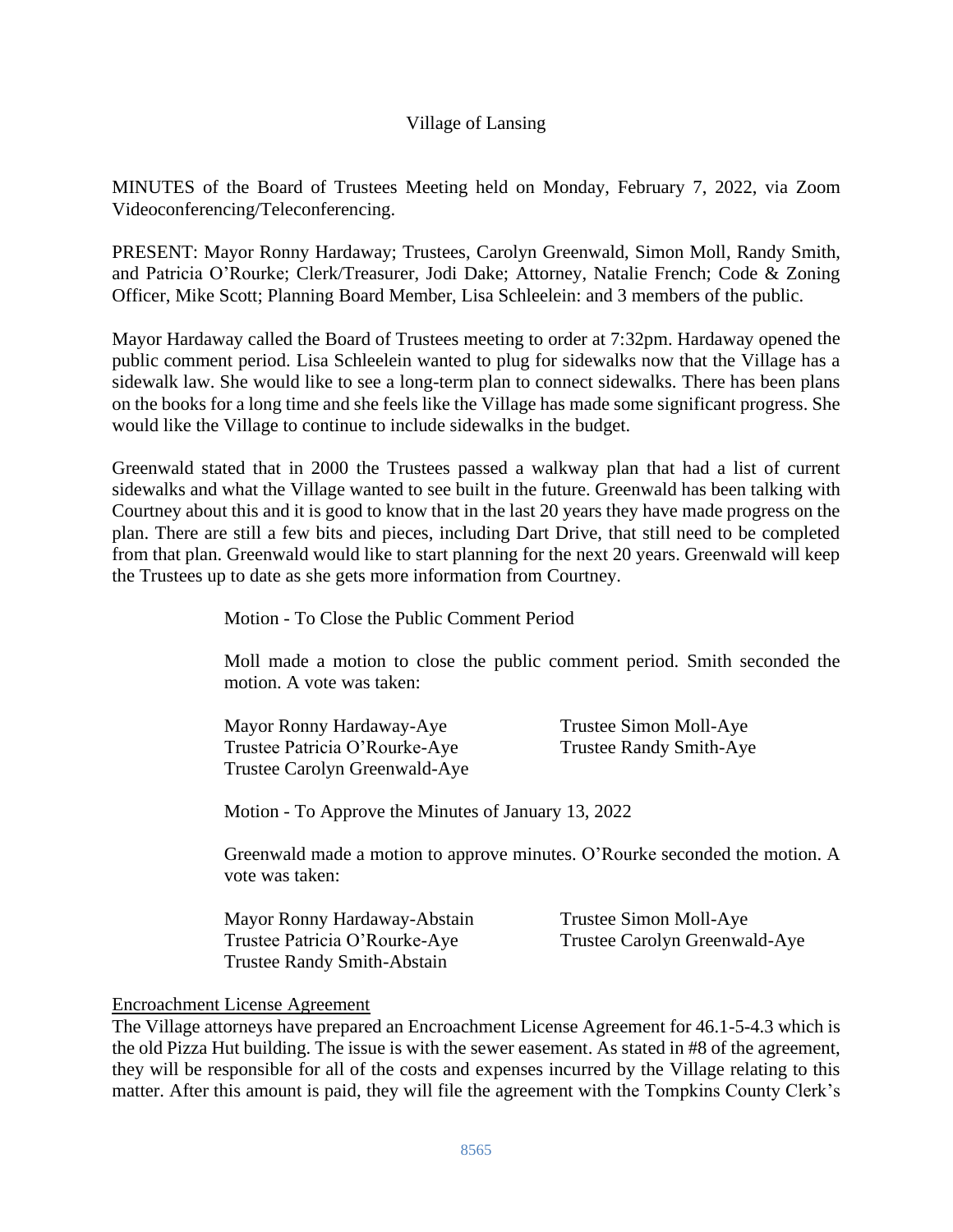office. Attorney French added that she and Peter Grossman were happy with the agreement because their attorney took all of the additions and requests they provided.

> Resolution #6806-To Authorize the Mayor to Sign an Encroachment License Agreement for 46.1-5-4.3

Greenwald made a motion to authorize the Mayor to sign the agreement. Moll seconded the motion. A vote was taken:

| Mayor Ronny Hardaway-Aye          | Trustee Simon Moll-Aye  |
|-----------------------------------|-------------------------|
| Trustee Patricia O'Rourke-Abstain | Trustee Randy Smith-Aye |
| Trustee Carolyn Greenwald-Aye     |                         |

## Waive Penalties

Dake stated that the manager of East Pointe Apartments emailed her asking the Village to waive the late fees for October 2021. The October payment was dated the  $21<sup>st</sup>$  so there was a late fee in the amount of \$2,752.08. She claimed that it was due to the USPS lack of timely delivery of the bill. The manager has since signed up for the ebill option and she stated that this will not be a problem in the future. Lansing West Apartments has also requested that the Village waive their October late fees in the amount of \$3,531.47 because they were also one day late. The Board agreed to remove the penalties as a onetime courtesy.

O'Rourke asked if the people are told this is a onetime courtesy. Dake stated that when people call to request the removal of their late fee, they are told that the Board of Trustees are the only ones that can waive their late fee. Dake also tell them that the Board will be looking at how many times they are late, and the circumstances and after considering this, they may give a one-time courtesy of waiving the late fee.

Moll stated that the City of Ithaca does not have a policy like this, and they are brutal. Moll stated that he was late one time and it cost him thousands of dollars. Moll despised that policy and wanted to be sympathetic and offer the one-time courtesy.

Resolution #6807-To Waive the October Late Fee for Accounts M7111 and M1673 as a One Time Courtesy Since Both Were Only One Day Late as Follows: Account M7111 (Water Penalty \$1556.73 and sewer penalty \$1195.35) Account M1673 (Water Penalty \$1997.60 and sewer penalty \$1533.87)

Moll made a motion to waive the late fee. Greenwald seconded the motion. A vote was taken:

Mayor Ronny Hardaway-Aye Trustee Simon Moll-Aye Trustee Patricia O'Rourke-Aye Trustee Randy Smith-Aye Trustee Carolyn Greenwald-Aye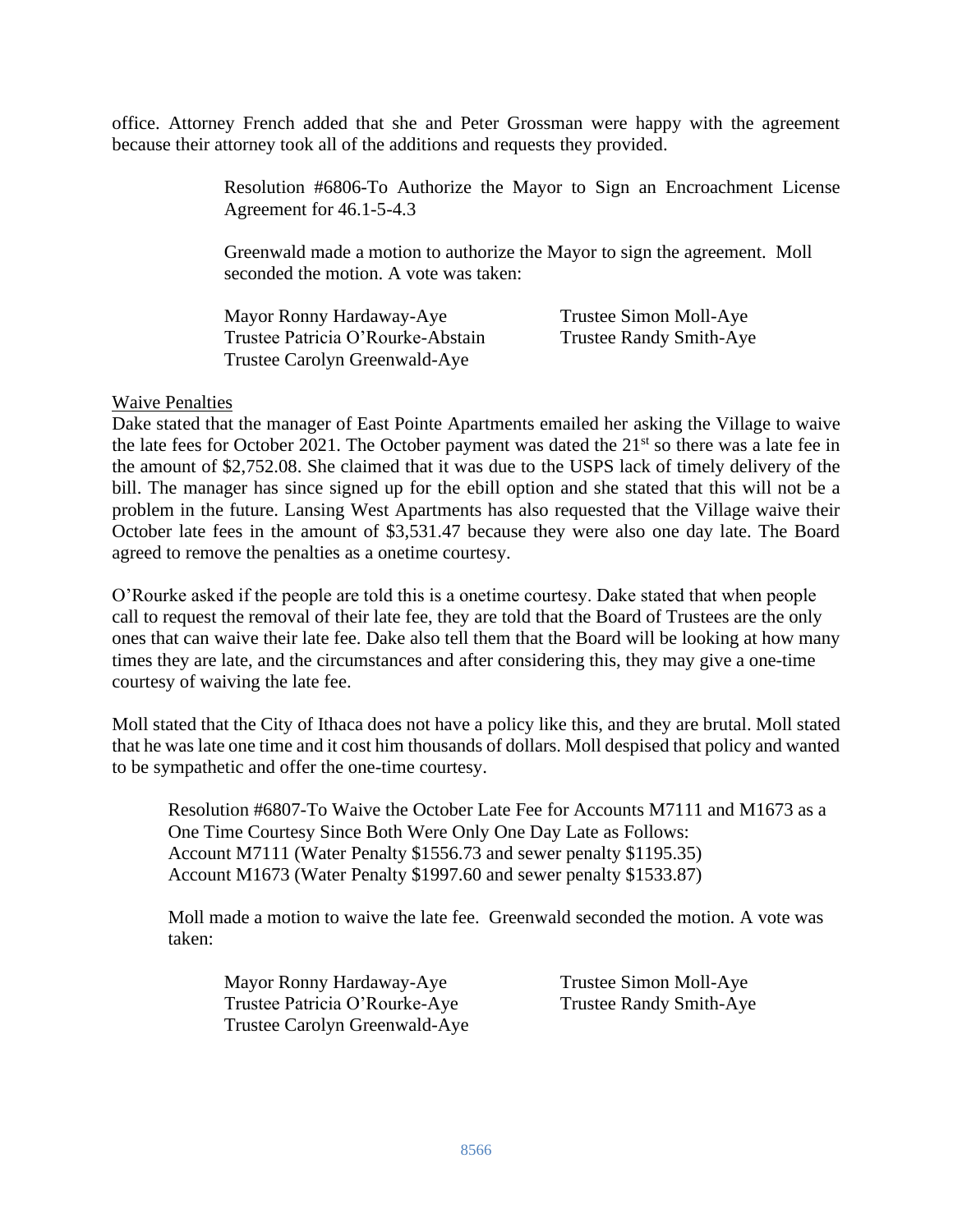Laborer to MEO

Nick Dean passed his road test to get his Commercial Driver's License (CDL) on January 19<sup>th</sup>. Dean was hired as a laborer in December and the plan was to move him to Motor Equipment Operator (MEO) after he passed his test. The rate we had planned to hire a MEO was \$21.50/hour in December. Smith thought that Dean was on a six-month probationary period. Dean is still on a six-month probationary period. Given that we are changing his title he will get a raise that goes along with the starting pay of an MEO.

Resolution #6808-To Promote Nicholas Dean from Laborer to Motor Equipment Operator Beginning February 7, 2022, at a Rate of \$21.50/hour

Smith made a motion to promote Dean to MEO. O'Rourke seconded the motion. A vote was taken:

Mayor Ronny Hardaway-Aye Trustee Simon Moll-Aye Trustee Patricia O'Rourke-Aye Trustee Randy Smith-Aye Trustee Carolyn Greenwald-Aye

### Appoint Alternate Planning Board Member

Schleelein stated that there were two candidates for the Planning Board Alternate position. Patrick Gillespie has been involved with the Village for about 19 years. His background on the BZA is a real plus. He is already familiar with the job and more familiar with the code. He knows what he is getting into. The Planning Board feels he has a strong skill set. Both candidates were from the Lansing Trails area.

Resolution #6809-To Appoint Patrick Gillespie as Planning Board Alternate Through 4/30/22

Smith made a motion to appoint Gillespie. O'Rourke seconded the motion. A vote was taken:

Mayor Ronny Hardaway-Aye Trustee Simon Moll-Aye Trustee Patricia O'Rourke-Aye Trustee Randy Smith-Aye Trustee Carolyn Greenwald-Aye

#### Proposed Lighting Law

After further review by the staff and the Planning Board, the Exterior Lighting Law was presented to the Trustees. A Short EAF will need to be completed after the public hearing before the law can be passed. Hardaway pointed out two grammatical errors. Scott stated that once the Public Hearing is set, a copy of the proposed law will be sent to Tompkins County Planning for a GML-239 Review. Moll asked Scott who was in charge of enforcing this. The Code Officer is in charge of making sure people comply. Scott stated that a lot of times it is a mistake, and he will give 30 days to comply. After that he sends a certified letter just like any other code violation. Fees are covered elsewhere in the code.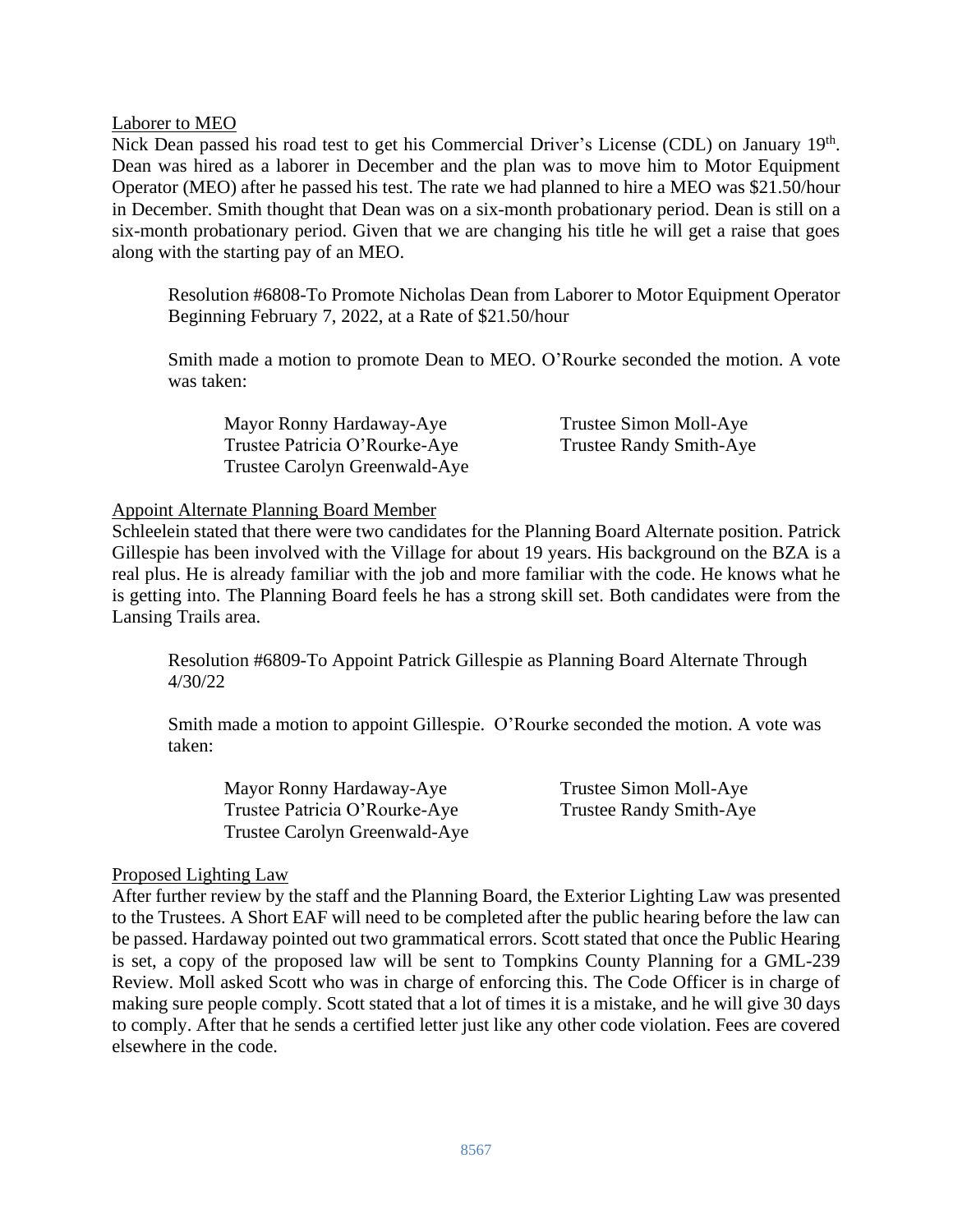Motion-To Set a Public Hearing for Proposed Local Law A (2022)- Amendment of the Village of Lansing Code/Zoning Law to Add a Section on Exterior Lighting for March 7, 2022, at 7:35pm.

O'Rourke made a motion to set a public hearing. Smith seconded the motion. A vote was taken:

| Mayor Ronny Hardaway-Aye      | Trustee Simon Moll-Aye         |
|-------------------------------|--------------------------------|
| Trustee Patricia O'Rourke-Aye | <b>Trustee Randy Smith-Aye</b> |
| Trustee Carolyn Greenwald-Aye |                                |

Smith stated that it has taken a long time to get this finalized. Smith feels it is a good example of why things are not done because of a quick reaction to something that happened in our neighborhood. Smith feels this is a good example of government and why it should take so long. Hardaway stated that the commission did a great job of getting consensus. Schleelein stated that this has been in the works for about 10 years. We have also learned by experience of where there are things that need to be addressed. It has been a collaborative effort. Thank you to the Lighting Committee.

## Updated Greenway Plan Discussion

Hardaway previously sent the Trustees a copy of the updated Greenway Plan that the Greenway Committee has been working on. The Greenway Committee set a goal of reviewing this document every year to see if it needed updating. The Committee felt there were enough changes that they wanted to update it, so they spent most of last year updating the document. It was basically replacing paragraphs with new descriptions or inserting new information. There was also some updating of definitions and the maps.

Greenwald asked what the Committee's primary goals were for the next 12 months. Hardaway stated that work on Ned Hickey Park and supporting the Climate Smart Communities Task Force with our natural resources inventory were the two main goals. That is also one of the actions for Climate Smart Communities. The majority of that document is done by Cornell Cooperative Extension.

Greenwald asked what Natural Resources Inventory meant. Hardaway stated that it basically looks at what type of green spaces and water resources that are in this area that you want to take note of, track, monitor and maintain the natural beauty. This is a component that is important to the Climate Smart Communities Task Force and also a primary consideration of the Greenway Plan. It is also a subcategory within our Comprehensive Plan. The Greenway Committee members are Monica Moll, Ronny Hardaway, Larry Bieri, Lynn Leopold and Gerry Monaghan. They are the primary members that went through this and made the changes.

Smith stated that there is a lot of discussion about where the mall is heading. There may be an opportunity to get some greenway there by the major stream around the mall. Hardaway recalled that it was discussed by Monaghan when they were working on the first version of this document. It is private property so it would be up to the mall to add green space, or we would have to purchase the land.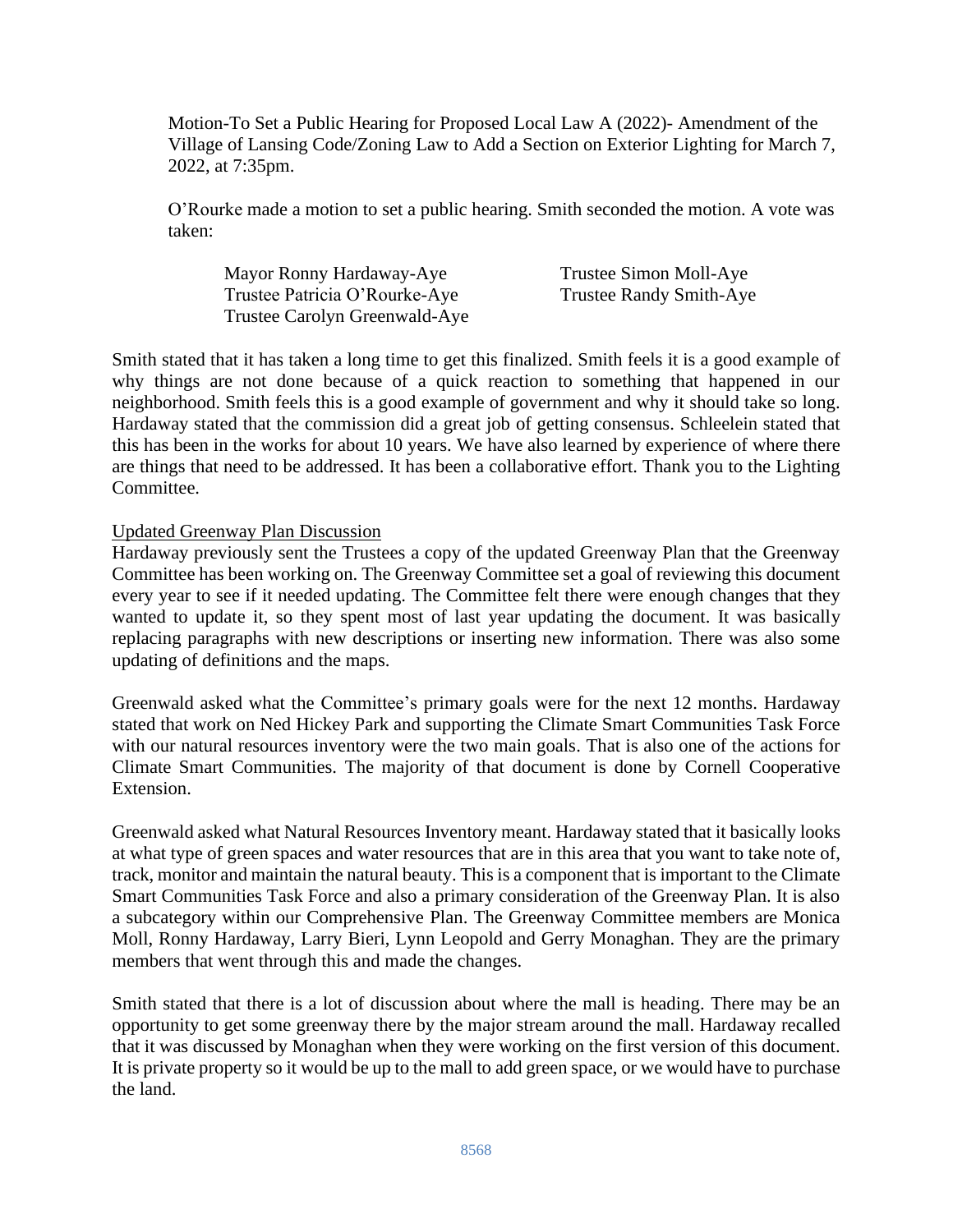Schleelein thinks that when we work with mall, we are hoping that this could be suggested as parcels get purchased. It is going to take time. Hardaway stated that the mall has spent a lot of time and money to subdivide the mall property.

Schleelein asked what the plans are for Ned Hickey Park. Hardaway stated that they received input from the Lansing Trails residents, and they would like to see a pavilion, a bench or two. One person wanted to plant a tree with plaque to dedicate the tree. We would like a small trail through the park to connect it up with something on the eastern end. But at least we want some landscaping around it with shrubs, trees and so forth. There are no major playgrounds planned yet. They first want to create a gathering space for residents in that area. Hardaway hopes that this will be in the 2022-23 Budget. (A pavilion and bench are already in the 2021-22 Budget)

Schleelein was interested because the Planning Board is now dealing with the Millcroft Subdivision, and they would like to make sure that is all connected. Schleelein will keep the Greenway Committee apprised of what goes on with that. All the trails should be planned so they are interconnected.

Hardaway asked if the Trustees were comfortable voting on this revised Greenway Plan. Dake stated that she had a lot of corrections that need to be done before the Trustees approve this Plan. There are a lot of duplications, goals that are being stated that have already been done and wording issues. Dake pointed out that we also need to update our online information. The current plan online says it is a draft and does show the previously adopted Plan. Dake offered to go through the changes or meet with Hardaway or the Committee to discuss them. Hardaway suggested that she forward an email with her suggestions. Dake pointed out that it would be easier to just have a discussion instead of a long email. Hardaway stated it would be easier for him to have a list to check off so nothing is missed. Dake feels there is a lot of discussion that needs to happen, and she would be happy to meet with the Committee. There was no vote taken. Hardaway will review the changes and have a new version for the Trustees before a future meeting. Moll stated that he also had a few grammatical changes he will email to Hardaway.

## Budget

Hardaway stated that this is the start of the 2022-23 Budget process. He also pointed out that Dake had previously sent out a schedule to the Trustees. If anyone has specific questions, they should contact Dake. Hardaway has assigned the Trustees to the following areas:

Water & Sewer- O'Rourke & Smith DPW Projects: Moll & Hardaway Staff- Greenwald & Moll Recreation-Greenwald & Hardaway

Greenwald asked what her duties would be. Hardaway stated that she and Moll would meet with the staff either all together or individually. Dake stated that in the past the managers would get together to discuss this subject and give the Trustees a proposal but ultimately it is the Trustees decision. Usually, what happens is there is a straight per centage increase across the board. The increase in the past has been cost of living increase or a little more.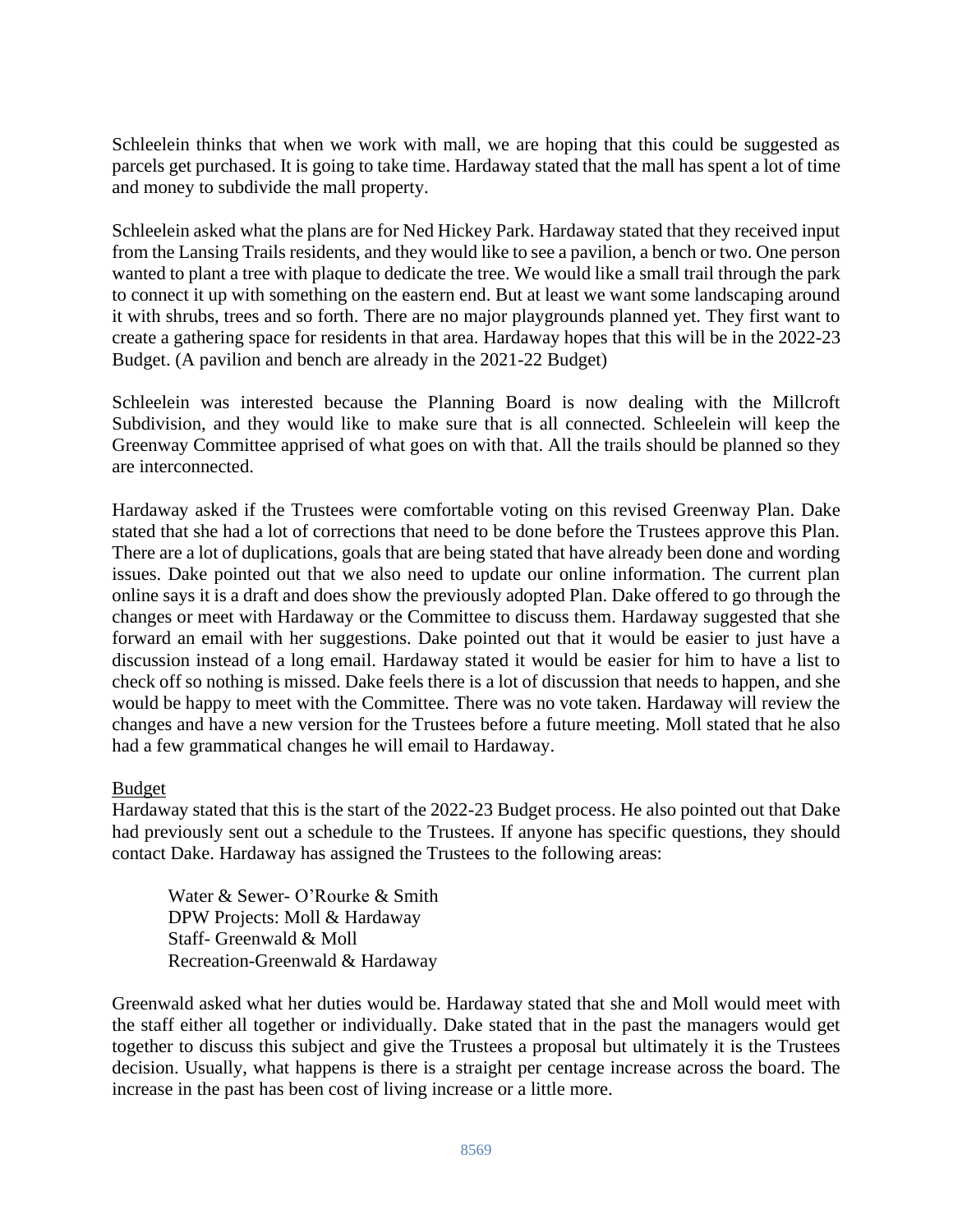Smith stated that he has been involved with staff the last 2 years. One of the things that came out of the process was for things to be reviewed in the compensation package. Smith feels the Trustees slow rolled this. Smith did extensive research on benefits offered by other municipalities in Tompkins County which he previously sent to the Board. Smith will forward the information to the Trustees again. Moll and Greenwald will meet with the managers.

Smith stated that he would not be at the February  $17<sup>th</sup>$  noon meeting. Greenwald will be out of town February 18-28<sup>th</sup>. Dake will be out of the officed February 21<sup>st</sup> - March 4<sup>th</sup> but will have her computer to do some budget work while gone.

Dake stated that the plan is to have a budget public hearing the first meeting in April, which means the last meeting in March we need to make a final proposed budget. If everyone gives their information to Dake she will but it into one document to go over at the meeting. Hardaway told Greenwald to not worry if she gets confused during the process, just ask questions. After we get through the process you will realize that we are very fortunate to have Jodi. Dake stated that if anyone has questions, she would be happy to help. Dake suggested that the Trustees look back at the minutes from last year and they will see the spreadsheet that is used.

Greenwald asked what her duties were in connection with recreation. Hardaway stated that it has to do with parks and green spaces, and she may even look into sidewalks.

## Mayors Comments

Hardaway stated that he did not have anything else to discuss.

## General Discussion

O'Rourke stated that she has the plaque to dedicate the conference room and wanted the Trustees to think about when the Village should do the formal dedication. The presentation would be best if it could be in person so maybe in the spring. Also, O'Rourke has been working on the Wall of Honor. She was two suggestions. O'Rourke will work with Dake on this.

Smith stated that he will not be running again next year along with Simon. He does not want to stay in Lansing in the winters anymore. Since his term is up, he has decided not to run again.

Smith stated that the YMCA is going through a CEO search to replace Frank Towner. The search committee, which Smith is a member of, will be interviewing three candidates next week.

Moll will be attending the Planning Board meeting on February 14<sup>th</sup>. The proposed Tree Law will be discussed at that meeting. Schleelein stated that Moll had a lot to do with creating this proposed law, so she is happy to have Moll attend the meeting.

Moll stated that he has a new contact for Solar Farms. Solar Farms is working on a new contact tracking mechanism. So far, the Village has had 12 sign ups and 7 are in the village. Lastly, Moll stated that the Joint Youth Commission meets this month, and the Recreation Partnership starts up the end of February.